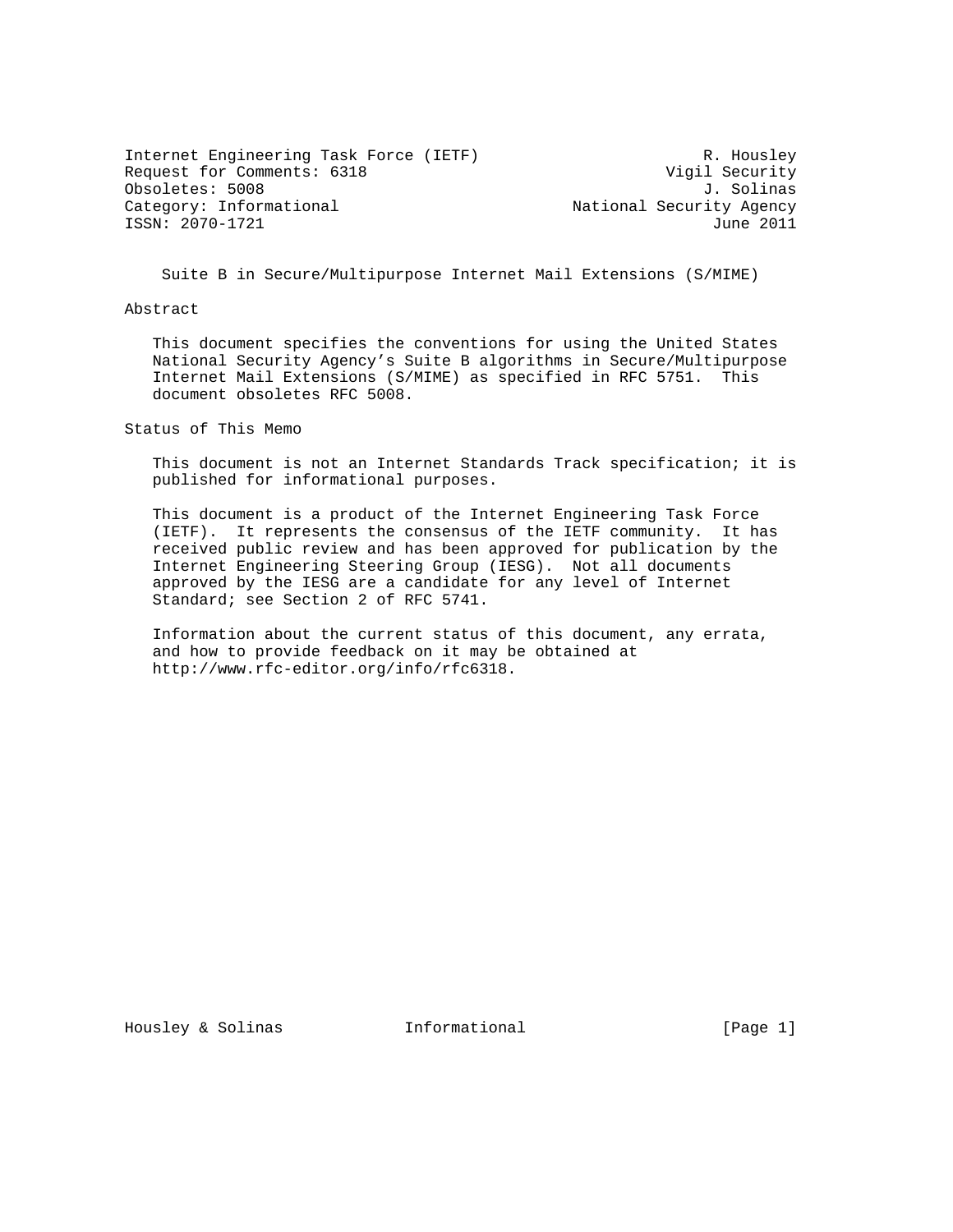Copyright Notice

 Copyright (c) 2011 IETF Trust and the persons identified as the document authors. All rights reserved.

 This document is subject to BCP 78 and the IETF Trust's Legal Provisions Relating to IETF Documents

 (http://trustee.ietf.org/license-info) in effect on the date of publication of this document. Please review these documents carefully, as they describe your rights and restrictions with respect to this document. Code Components extracted from this document must include Simplified BSD License text as described in Section 4.e of the Trust Legal Provisions and are provided without warranty as described in the Simplified BSD License.

 This document may contain material from IETF Documents or IETF Contributions published or made publicly available before November 10, 2008. The person(s) controlling the copyright in some of this material may not have granted the IETF Trust the right to allow modifications of such material outside the IETF Standards Process. Without obtaining an adequate license from the person(s) controlling the copyright in such materials, this document may not be modified outside the IETF Standards Process, and derivative works of it may not be created outside the IETF Standards Process, except to format it for publication as an RFC or to translate it into languages other than English.

#### Table of Contents

|               | 2. SHA-256 and SHA-384 Message Digest Algorithms 5 |
|---------------|----------------------------------------------------|
| $\mathcal{R}$ |                                                    |
|               |                                                    |
|               |                                                    |
|               |                                                    |
|               |                                                    |
|               |                                                    |
|               |                                                    |
|               |                                                    |
|               |                                                    |
|               |                                                    |

Housley & Solinas **Informational** [Page 2]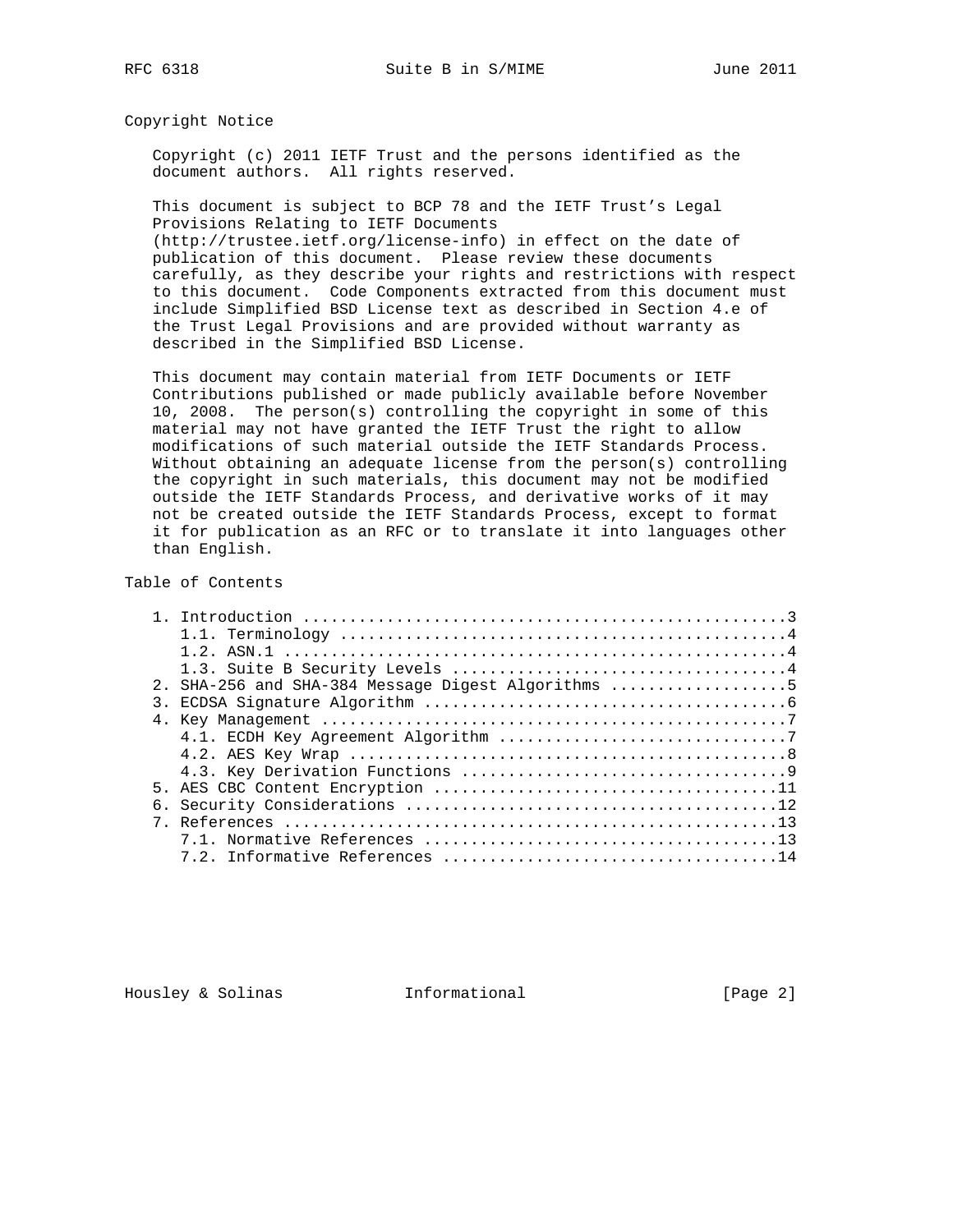### 1. Introduction

 The Fact Sheet on National Security Agency (NSA) Suite B Cryptography [NSA] states:

 A Cryptographic Interoperability Strategy (CIS) was developed to find ways to increase assured rapid sharing of information both within the U.S. and between the U.S. and her partners through the use of a common suite of public standards, protocols, algorithms and modes referred to as the "Secure Sharing Suite" or S.3. The implementation of CIS will facilitate the development of a broader range of secure cryptographic products which will be available to a wide customer base. The use of selected public cryptographic standards and protocols and Suite B is the core of CIS.

 In 2005, NSA announced Suite B Cryptography which built upon the National Policy on the use of the Advanced Encryption Standard (AES) to Protect National Security Systems and National Security Information. In addition to the AES algorithm, Suite B includes cryptographic algorithms for key exchanges, digital signatures and hashing. Suite B cryptography has been selected from cryptography that has been approved by NIST for use by the U.S. Government and specified in NIST standards or recommendations.

 This document specifies the conventions for using the United States National Security Agency's Suite B algorithms [NSA] in Secure/Multipurpose Internet Mail Extensions (S/MIME) [MSG]. S/MIME makes use of the Cryptographic Message Syntax (CMS) [CMS]. In particular, the signed-data and the enveloped-data content types are used. This document only addresses Suite B compliance for S/MIME. Other applications of CMS are outside the scope of this document.

 Since many of the Suite B algorithms enjoy uses in other environments as well, the majority of the conventions needed for the Suite B algorithms are already specified in other documents. This document references the source of these conventions, with some relevant details repeated to aid developers that choose to support Suite B.

 This specification obsoletes RFC 5008 [SUITEBSMIME]. The primary reason for the publication of this document is to allow greater flexibility in the use of the Suite B Security Levels as discussed in Section 1.3. It also removes some duplication between this document and referenced RFCs.

Housley & Solinas **Informational** [Page 3]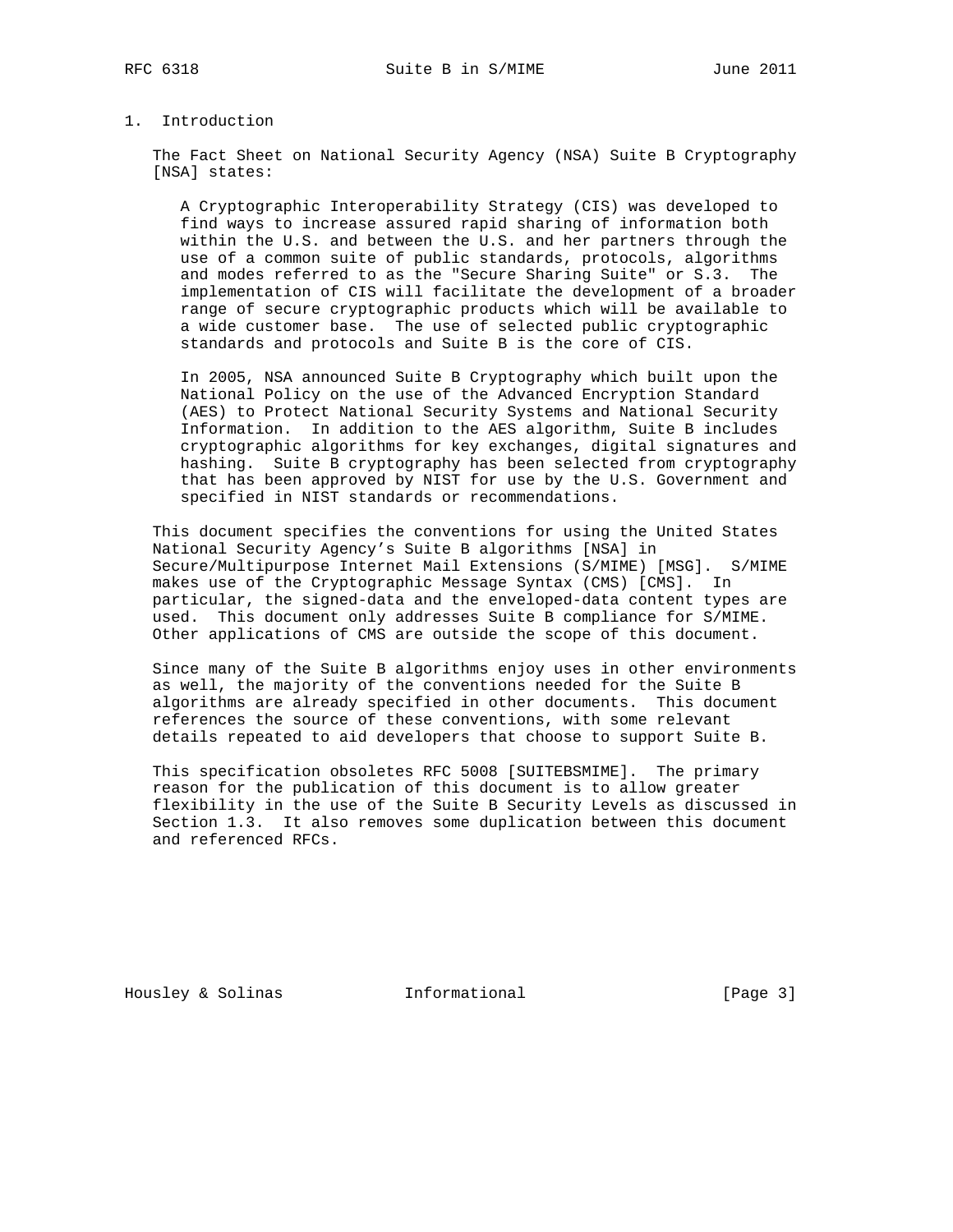# 1.1. Terminology

 The key words "MUST", "MUST NOT", "REQUIRED", "SHALL", "SHALL NOT", "SHOULD", "SHOULD NOT", "RECOMMENDED", "MAY", and "OPTIONAL" in this document are to be interpreted as described in RFC 2119 [STDWORDS].

1.2. ASN.1

 CMS values are generated using ASN.1 [X.208-88], the Basic Encoding Rules (BER) [X.209-88], and the Distinguished Encoding Rules (DER) [X.509-88].

1.3. Suite B Security Levels

 Suite B offers two suites of algorithms for key agreement, key derivation, key wrap and content encryption, and two possible combinations of hash and signing algorithm. Suite B algorithms are defined to support two minimum levels of cryptographic security: 128 and 192 bits.

 For S/MIME signed messages, Suite B follows the direction set by RFC 5753 [CMSECC] and RFC 5754 [SHA2]. Suite B uses these combinations of message digest (hash) and signature functions (Sig Sets):

|                 | Sig Set 1        | Sig Set 2        |
|-----------------|------------------|------------------|
|                 |                  |                  |
| Message Digest: | SHA-256          | SHA-384          |
| Signature:      | ECDSA with P-256 | ECDSA with P-384 |

 For S/MIME encrypted messages, Suite B follows the direction set by RFC 5753 [CMSECC] and follows the conventions set by RFC 3565 [CMSAES].

Suite B uses these key establishment (KE) algorithms (KE Sets):

|                     | KE Set 1         | KE Set 2          |
|---------------------|------------------|-------------------|
|                     |                  |                   |
| Key Agreement:      | ECDH with P-256  | ECDH with $P-384$ |
| Key Derivation:     | $SHA-256$        | $SHA-384$         |
| Key Wrap:           | AES-128 Key Wrap | AES-256 Key Wrap  |
| Content Encryption: | AES-128 CBC      | AES-256 CBC       |

Housley & Solinas **Informational** [Page 4]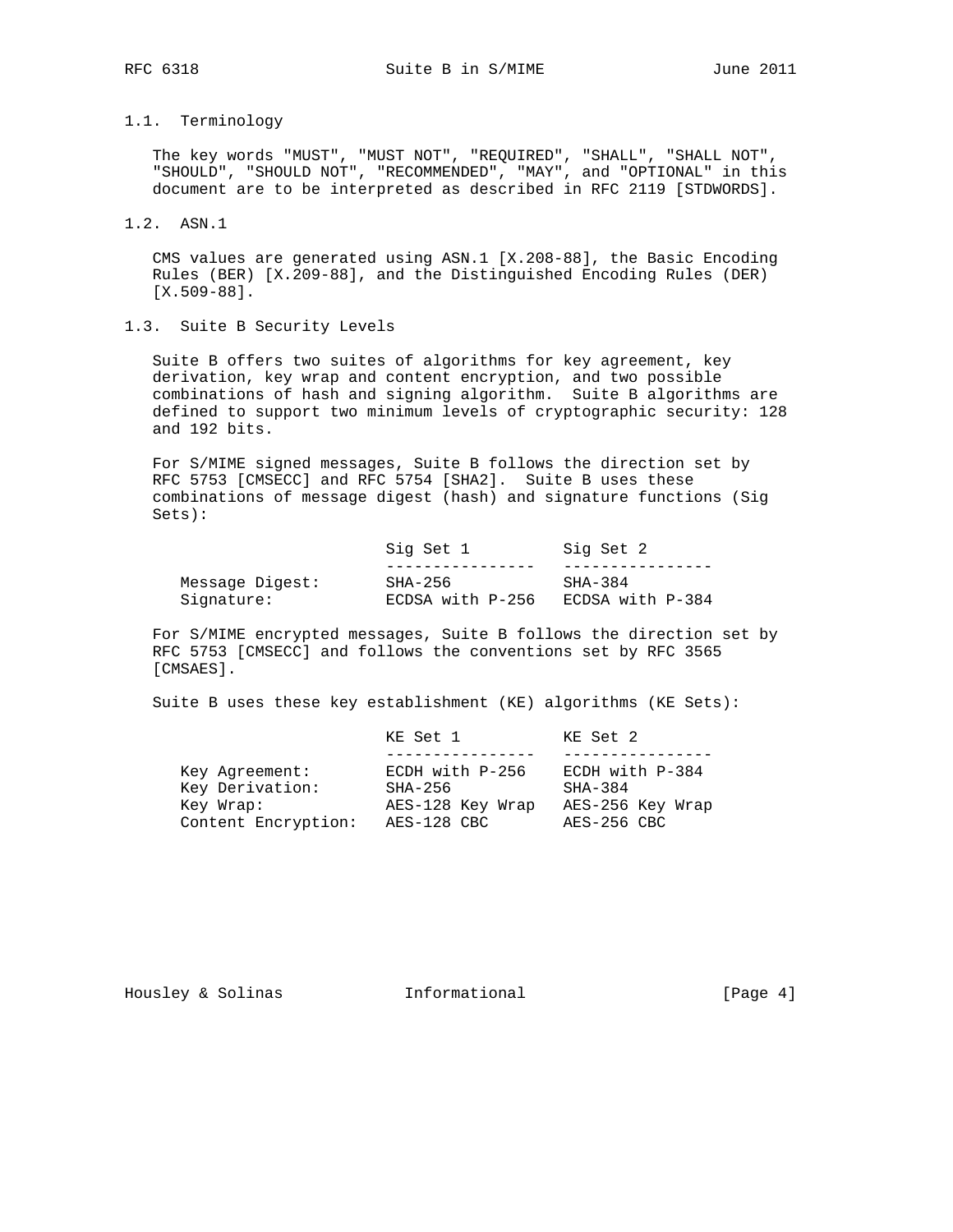The two elliptic curves used in Suite B are specified in [DSS], and each appear in the literature under two different names. For the sake of clarity, we list both names below:

| Curve                | NIST Name          | SECG Name              | OID | [DSS]                               |
|----------------------|--------------------|------------------------|-----|-------------------------------------|
| nistp256<br>nistp384 | P-256<br>$P - 384$ | secp256r1<br>secp384r1 |     | 1.2.840.10045.3.1.7<br>1.3.132.0.34 |

 If configured at a minimum level of security of 128 bits, a Suite B compliant S/MIME system performing encryption MUST use either KE Set 1 or KE Set 2, with KE Set 1 being the preferred suite. A digital signature, if applied, MUST use either Sig Set 1 or Sig Set 2, independent of the encryption choice.

 A recipient in an S/MIME system configured at a minimum level of security of 128 bits MUST be able to verify digital signatures from Sig Set 1 and SHOULD be able to verify digital signatures from Sig Set 2.

 Note that for S/MIME systems configured at a minimum level of security of 128 bits, the algorithm set used for a signed-data content type is independent of the algorithm set used for an enveloped-data content type.

 If configured at a minimum level of security of 192 bits, a Suite B compliant S/MIME system performing encryption MUST use KE Set 2. A digital signature, if applied, MUST use Sig Set 2.

 A recipient in an S/MIME system configured at a minimum level of security of 192 bits MUST be able to verify digital signatures from Sig Set 2.

2. SHA-256 and SHA-384 Message Digest Algorithms

 SHA-256 and SHA-384 are the Suite B message digest algorithms. RFC 5754 [SHA2] specifies the conventions for using SHA-256 and SHA-384 with the Cryptographic Message Syntax (CMS). Suite B compliant S/MIME implementations MUST follow the conventions in RFC 5754. Relevant details are repeated below.

 Within the CMS signed-data content type, message digest algorithm identifiers are located in the SignedData digestAlgorithms field and the SignerInfo digestAlgorithm field.

 The SHA-256 and SHA-384 message digest algorithms are defined in FIPS Pub 180-3 [SHA2FIPS]. The algorithm identifiers for SHA-256 and SHA-384 are defined in [SHA2] and are repeated here:

Housley & Solinas **Informational** [Page 5]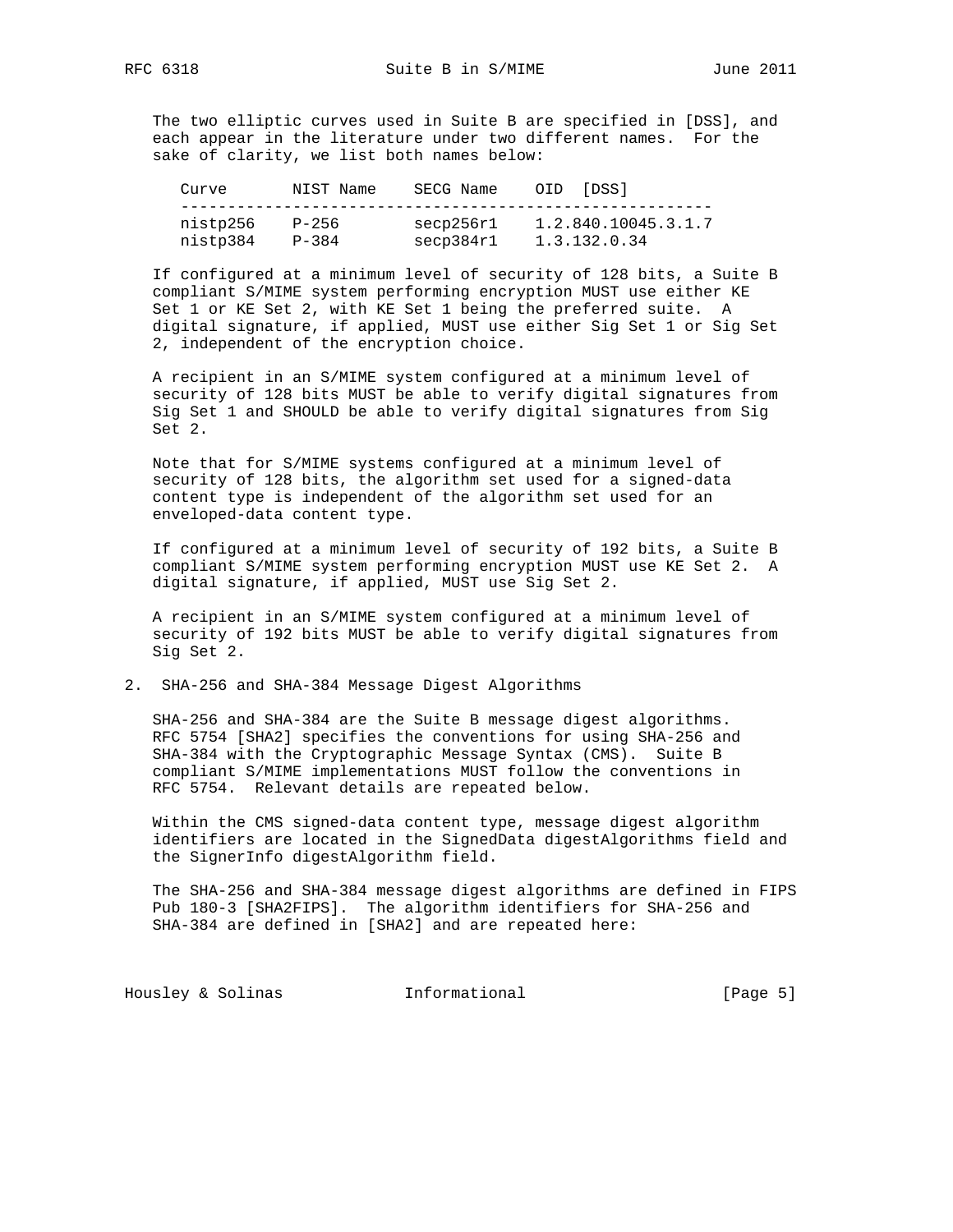- $id\text{-}sha256$  OBJECT IDENTIFIER ::= { joint-iso-itu-t(2) country(16) us(840) organization(1) gov(101)  $\text{csor}(3)$ nistalgorithm(4) hashalgs(2)  $1$  }
- $id\text{-}sha384$  OBJECT IDENTIFIER ::= { joint-iso-itu-t(2)  $country(16)$  us(840) organization(1) gov(101) csor(3) nistalgorithm(4) hashalgs(2) 2 }

 For both SHA-256 and SHA-384, the AlgorithmIdentifier parameters field is OPTIONAL, and if present, the parameters field MUST contain a NULL. Implementations MUST accept SHA-256 and SHA-384 AlgorithmIdentifiers with absent parameters. Implementations MUST accept SHA-256 and SHA-384 AlgorithmIdentifiers with NULL parameters. As specified in RFC 5754 [SHA2], implementations MUST generate SHA-256 and SHA-384 AlgorithmIdentifiers with absent parameters.

3. ECDSA Signature Algorithm

 In Suite B, public key certificates used to verify S/MIME signatures MUST be compliant with the Suite B Certificate Profile specified in RFC 5759 [SUITEBCERT].

 The Elliptic Curve Digital Signature Algorithm (ECDSA) is the Suite B digital signature algorithm. RFC 5753 [CMSECC] specifies the conventions for using ECDSA with the Cryptographic Message Syntax (CMS). Suite B compliant S/MIME implementations MUST follow the conventions in RFC 5753. Relevant details are repeated below.

 Within the CMS signed-data content type, signature algorithm identifiers are located in the SignerInfo signatureAlgorithm field of SignedData. In addition, signature algorithm identifiers are located in the SignerInfo signatureAlgorithm field of countersignature attributes.

 RFC 5480 [PKI-ALG] defines the signature algorithm identifiers used in CMS for ECDSA with SHA-256 and ECDSA with SHA-384. The identifiers are repeated here:

- ecdsa-with-SHA256 OBJECT IDENTIFIER  $::=$  { iso(1) member-body(2) us(840) ansi-X9-62(10045) signatures(4) ecdsa-with-sha2(3) 2 }
- ecdsa-with-SHA384 OBJECT IDENTIFIER  $::=$  { iso(1) member-body(2) us(840) ansi-X9-62(10045) signatures(4) ecdsa-with-sha2(3) 3 }

 When either the ecdsa-with-SHA256 or the ecdsa-with-SHA384 algorithm identifier is used, the AlgorithmIdentifier parameters field MUST be absent.

Housley & Solinas **Informational** [Page 6]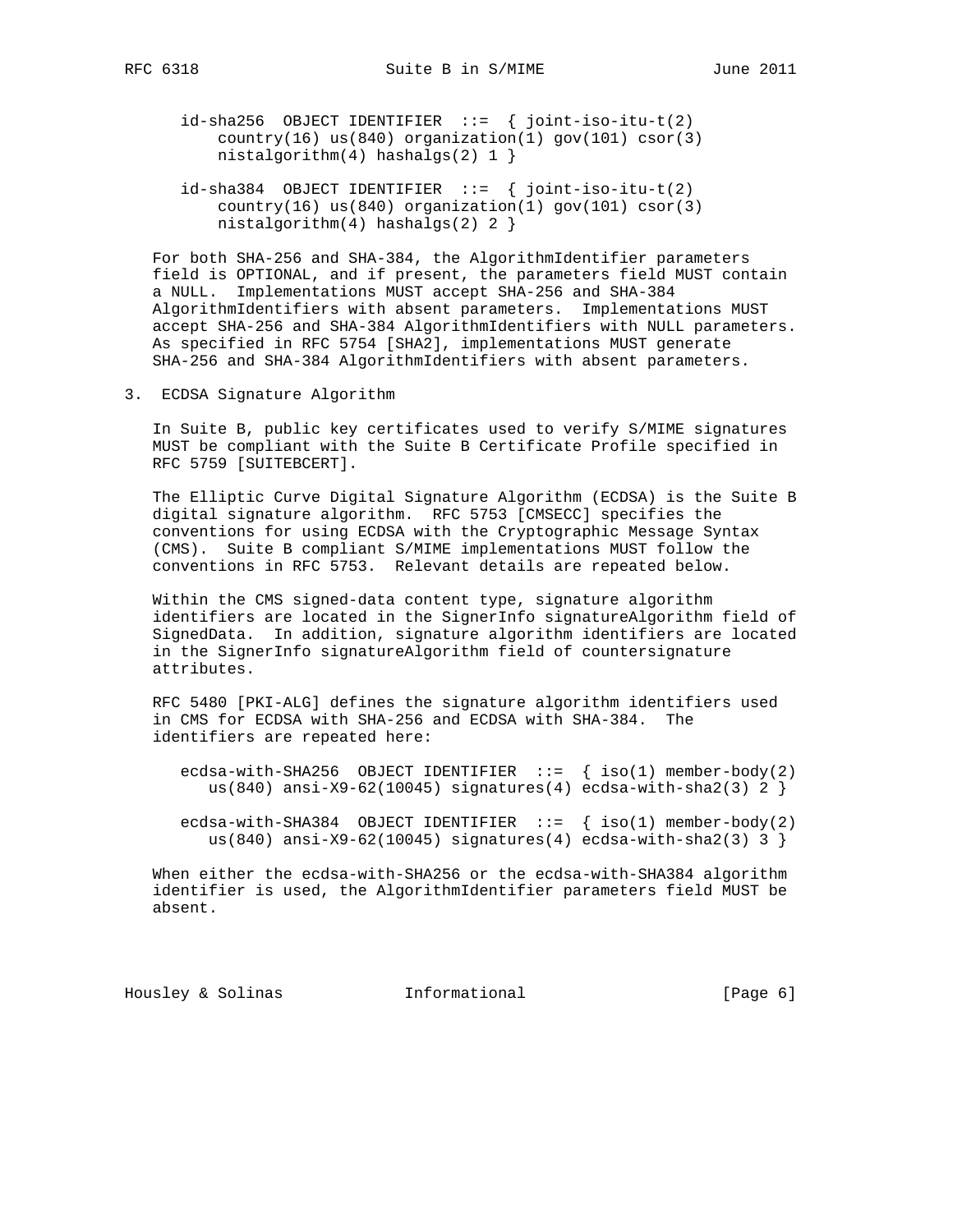When signing, the ECDSA algorithm generates two values, commonly called r and s. To transfer these two values as one signature, they MUST be encoded using the ECDSA-Sig-Value type specified in RFC 5480 [PKI-ALG]:

 ECDSA-Sig-Value ::= SEQUENCE { r INTEGER, s INTEGER }

4. Key Management

 CMS accommodates the following general key management techniques: key agreement, key transport, previously distributed symmetric key encryption keys, and passwords. In Suite B for S/MIME, ephemeral static key agreement MUST be used as described in Section 4.1.

 When a key agreement algorithm is used, a key-encryption algorithm is also needed. In Suite B for S/MIME, the Advanced Encryption Standard (AES) Key Wrap, as specified in RFC 3394 [SH] and [AESWRAP], MUST be used as the key-encryption algorithm. AES Key Wrap is discussed further in Section 4.2. The key-encryption key used with the AES Key Wrap algorithm is obtained from a key derivation function (KDF). In Suite B for S/MIME, there are two KDFs -- one based on SHA-256 and one based on SHA-384. These KDFs are discussed further in Section 4.3.

4.1. ECDH Key Agreement Algorithm

 Elliptic Curve Diffie-Hellman (ECDH) is the Suite B key agreement algorithm.

 S/MIME is used in store-and-forward communications, which means that ephemeral-static ECDH is always employed. This means that the message originator possesses an ephemeral ECDH key pair and that the message recipient possesses a static ECDH key pair whose public key is represented by an X.509 certificate. In Suite B, the certificate used to obtain the recipient's public key MUST be compliant with the Suite B Certificate Profile specified in RFC 5759 [SUITEBCERT].

 Section 3.1 of RFC 5753 [CMSECC] specifies the conventions for using ECDH with the CMS. Suite B compliant S/MIME implementations MUST follow these conventions. Relevant details are repeated below.

 Within the CMS enveloped-data content type, key agreement algorithm identifiers are located in the EnvelopedData RecipientInfos KeyAgreeRecipientInfo keyEncryptionAlgorithm field.

Housley & Solinas **Informational** [Page 7]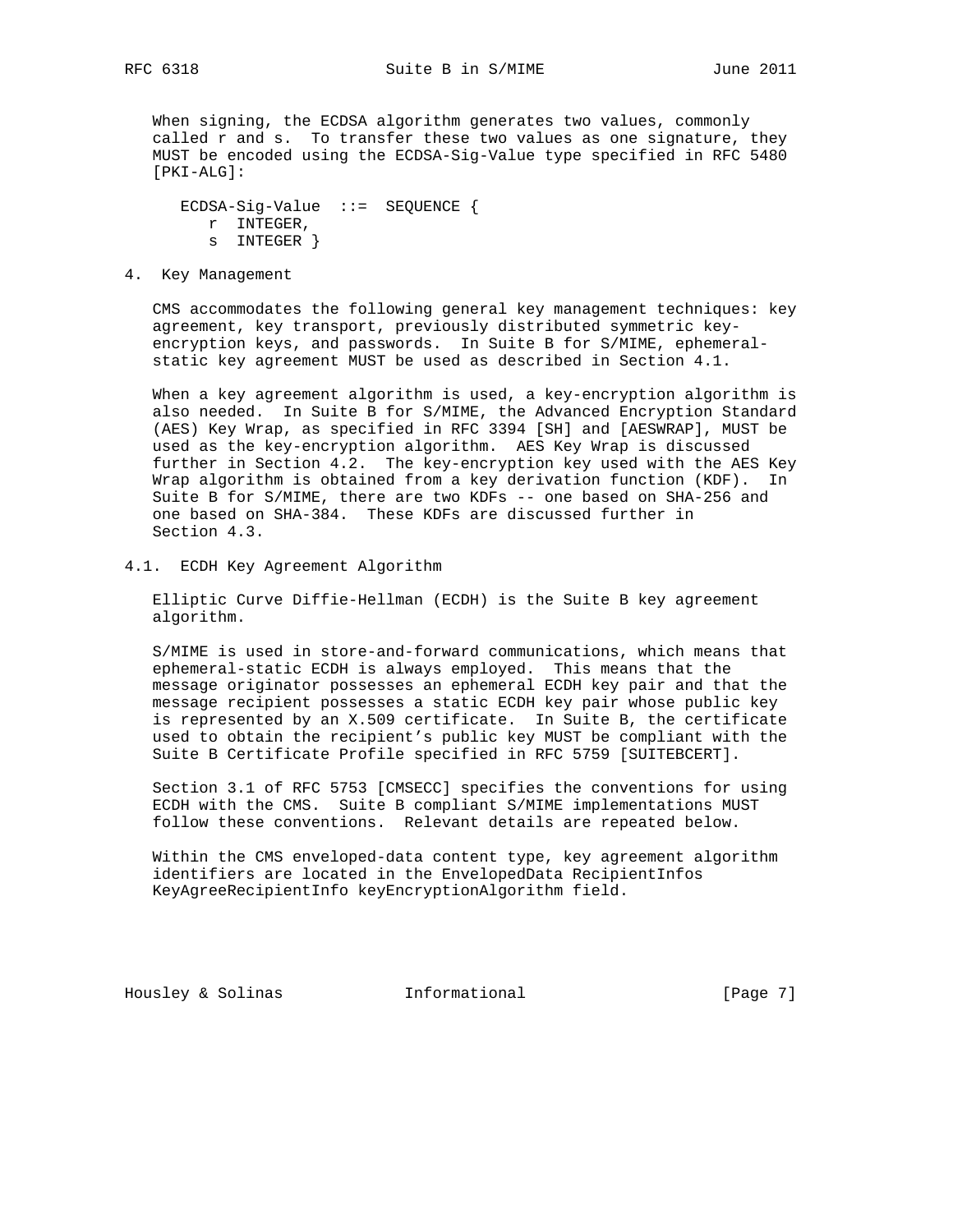keyEncryptionAlgorithm MUST be one of the two algorithm identifiers listed below, and the algorithm identifier parameter field MUST be present and identify the key wrap algorithm. The key wrap algorithm denotes the symmetric encryption algorithm used to encrypt the content-encryption key with the pairwise key-encryption key generated using the ephemeral-static ECDH key agreement algorithm (see Section 4.3).

 When implementing KE Set 1, the keyEncryptionAlgorithm MUST be dhSinglePass-stdDH-sha256kdf-scheme, and the keyEncryptionAlgorithm parameter MUST be a KeyWrapAlgorithm containing id-aes128-wrap (see Section 4.2). When implementing KE Set 2, the keyEncryptionAlgorithm MUST be dhSinglePass-stdDH-sha384kdf-scheme, and the keyEncryptionAlgorithm parameter MUST be a KeyWrapAlgorithm containing id-aes256-wrap.

 The algorithm identifiers for dhSinglePass-stdDH-sha256kdf-scheme and dhSinglePass-stdDH-sha384kdf-scheme, repeated from Section 7.1.4 of [CMSECC], are:

 dhSinglePass-stdDH-sha256kdf-scheme OBJECT IDENTIFIER ::= { iso(1) identified-organization(3) certicom(132) schemes $(1)$  11 1 }

 dhSinglePass-stdDH-sha384kdf-scheme OBJECT IDENTIFIER ::=  $\{ iso(1) *identified-organization(3) *certicom(132)**$  $schemes(1) 11 2$ }

 Both of these algorithm identifiers use KeyWrapAlgorithm as the type for their parameter:

KeyWrapAlgorithm ::= AlgorithmIdentifier

#### 4.2. AES Key Wrap

 The AES Key Wrap key-encryption algorithm, as specified in RFC 3394 [SH] and [AESWRAP], is used to encrypt the content-encryption key with a pairwise key-encryption key that is generated using ephemeral static ECDH. Section 8 of RFC 5753 [CMSECC] specifies the conventions for using AES Key Wrap with the pairwise key generated with ephemeral-static ECDH with the CMS. Suite B compliant S/MIME implementations MUST follow these conventions. Relevant details are repeated below.

 When implementing KE Set 1, the KeyWrapAlgorithm MUST be id-aes128-wrap. When implementing KE Set 2, the KeyWrapAlgorithm MUST be id-aes256-wrap.

Housley & Solinas **Informational** [Page 8]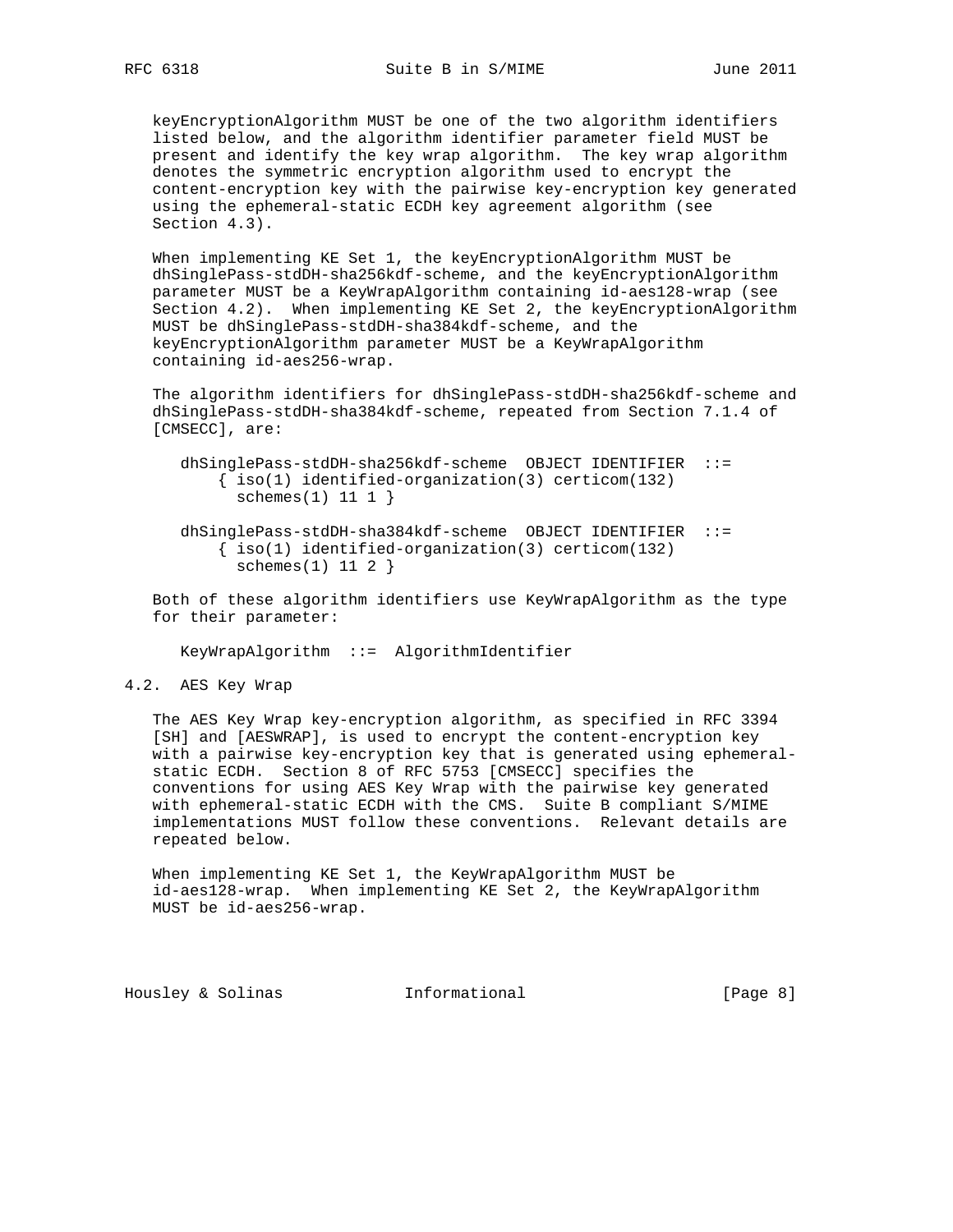Within the CMS enveloped-data content type, key wrap algorithm identifiers are located in the KeyWrapAlgorithm parameters within the EnvelopedData RecipientInfos KeyAgreeRecipientInfo keyEncryptionAlgorithm field.

 The algorithm identifiers for AES Key Wrap are specified in RFC 3394 [SH], and the ones needed for Suite B compliant S/MIME implementations are repeated here:

- id-aes128-wrap OBJECT IDENTIFIER ::= { joint-iso-itu-t(2) country(16) us(840) organization(1) gov(101) csor(3)  $nistAlgorithm(4)$   $aes(1) 5$  }
- id-aes256-wrap OBJECT IDENTIFIER ::= { joint-iso-itu-t(2)  $country(16)$  us(840) organization(1) gov(101) csor(3) nistAlgorithm(4) aes(1) 45 }

4.3. Key Derivation Functions

 KDFs based on SHA-256 and SHA-384 are used to derive a pairwise key encryption key from the shared secret produced by ephemeral-static ECDH. Sections 7.1.8 and 7.2 of RFC 5753 [CMSECC] specify the conventions for using the KDF with the shared secret generated with ephemeral-static ECDH with the CMS. Suite B compliant S/MIME implementations MUST follow these conventions. Relevant details are repeated below.

 When implementing KE Set 1, the KDF based on SHA-256 MUST be used. When implementing KE Set 2, the KDF based on SHA-384 MUST be used.

 As specified in Section 7.2 of RFC 5753 [CMSECC], using ECDH with the CMS enveloped-data content type, the derivation of key-encryption keys makes use of the ECC-CMS-SharedInfo type, which is repeated here:

 ECC-CMS-SharedInfo ::= SEQUENCE { keyInfo AlgorithmIdentifier, entityUInfo [0] EXPLICIT OCTET STRING OPTIONAL, suppPubInfo [2] EXPLICIT OCTET STRING }

Housley & Solinas Theormational Foursell Page 9]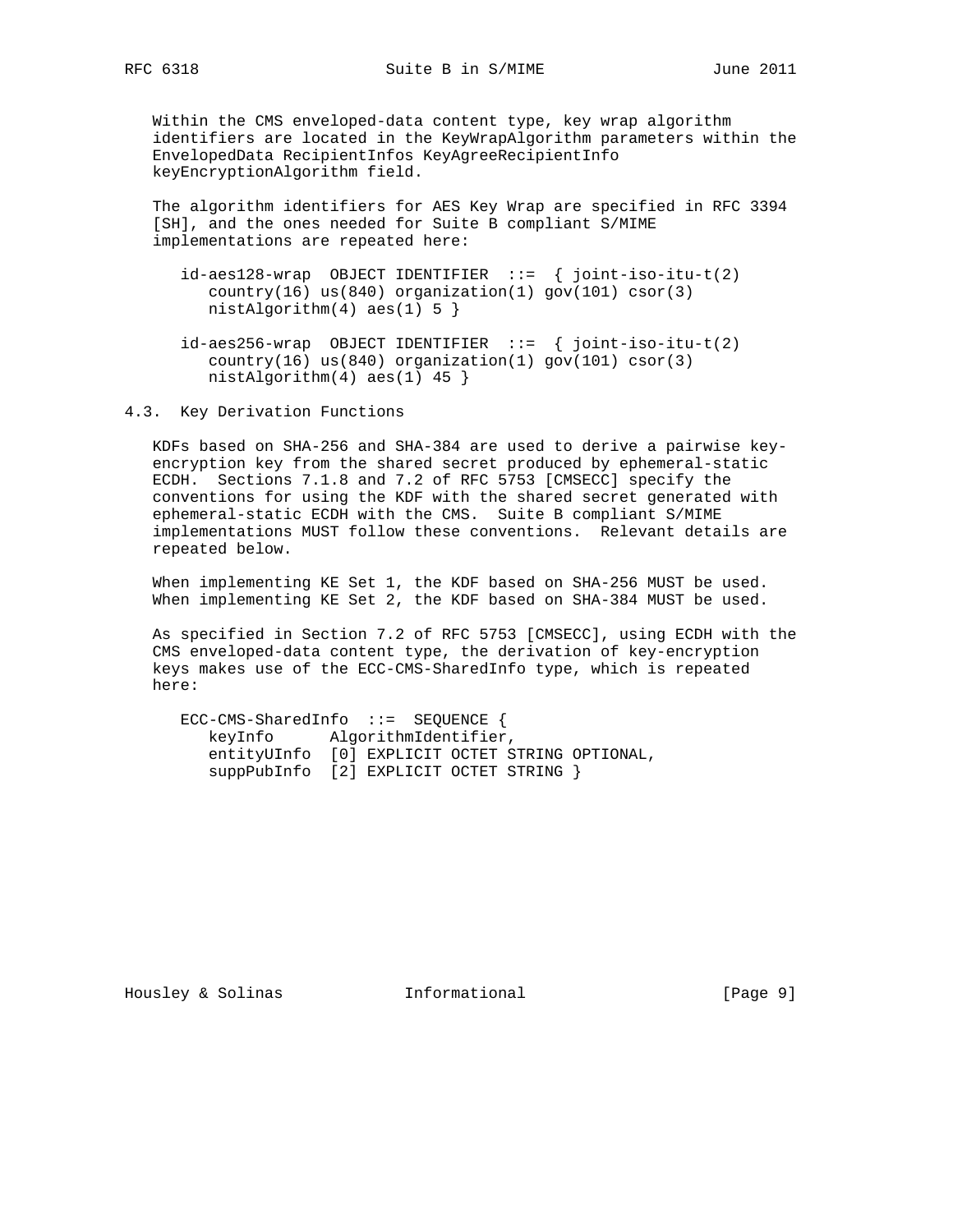In Suite B for S/MIME, the fields of ECC-CMS-SharedInfo are used as follows:

- keyInfo contains the object identifier of the key-encryption algorithm used to wrap the content-encryption key. In Suite B for S/MIME, if the AES-128 Key Wrap is used, then the keyInfo will contain id-aes128-wrap, and the parameters will be absent. In Suite B for S/MIME, if AES-256 Key Wrap is used, then the keyInfo will contain id-aes256-wrap, and the parameters will be absent.
- entityUInfo optionally contains a random value provided by the message originator. If the user keying material (ukm) is present, then the entityUInfo MUST be present, and it MUST contain the ukm value. If the ukm is not present, then the entityUInfo MUST be absent.
- suppPubInfo contains the length of the generated key-encryption key, in bits, represented as a 32-bit unsigned number, as described in RFC 2631 [CMSDH]. When a 128-bit AES key is used, the length MUST be 0x00000080. When a 256-bit AES key is used, the length MUST be 0x00000100.

 ECC-CMS-SharedInfo is DER encoded and used as input to the key derivation function, as specified in Section 3.6.1 of [SEC1]. Note that ECC-CMS-SharedInfo differs from the OtherInfo specified in [CMSDH]. Here, a counter value is not included in the keyInfo field because the KDF specified in [SEC1] ensures that sufficient keying data is provided.

 The KDF specified in [SEC1] provides an algorithm for generating an essentially arbitrary amount of keying material (KM) from the shared secret produced by ephemeral-static ECDH, which is called Z for the remainder of this discussion. The KDF can be summarized as:

 $KM = Hash ( Z || Counter || ECC-CMS-SharedInfo )$ 

 To generate a key-encryption key (KEK), one or more KM blocks are generated, incrementing Counter appropriately, until enough material has been generated. The KM blocks are concatenated left to right:

 $KEK = KM$  ( counter=1 ) || KM ( counter=2 ) ...

The elements of the KDF are used as follows:

 Hash is the one-way hash function. If KE Set 1 is used, the SHA-256 hash MUST be used. If KE Set 2 is used, the SHA-384 hash MUST be used.

Housley & Solinas Theormational Fourse (Page 10)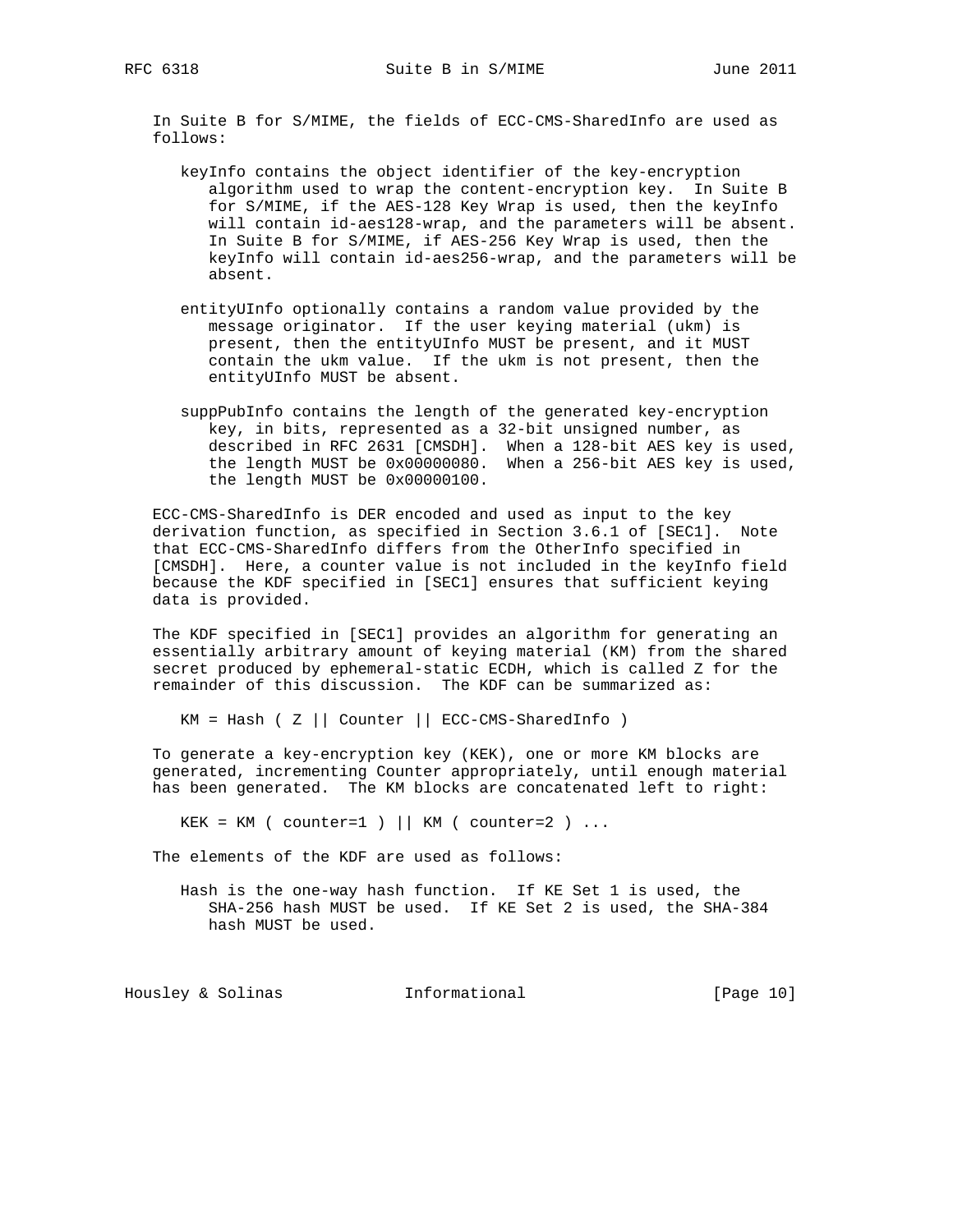- Z is the shared secret value generated by ephemeral-static ECDH. Leading zero bits MUST be preserved. In Suite B for S/MIME, if KE Set 1 is used, Z MUST be exactly 256 bits. In Suite B for S/MIME, if KE Set 2 is used, Z MUST be exactly 384 bits.
- Counter is a 32-bit unsigned number, represented in network byte order. Its initial value MUST be 0x00000001 for any key derivation operation. In Suite B for S/MIME, with both KE Set 1 and KE Set 2, exactly one iteration is needed; the Counter is not incremented.
- ECC-CMS-SharedInfo is composed as described above. It MUST be DER encoded.

 To generate a key-encryption key, one KM block is generated, with a Counter value of 0x00000001:

KEK = KM ( 1 ) = Hash (  $Z$  || Counter=1 || ECC-CMS-SharedInfo )

 In Suite B for S/MIME, when KE Set 1 is used, the key-encryption key MUST be the most significant 128 bits of the SHA-256 output value. In Suite B for S/MIME, when KE Set 2 is used, the key-encryption key MUST be the most significant 256 bits of the SHA-384 output value.

 Note that the only source of secret entropy in this computation is Z. The effective key space of the key-encryption key is limited by the size of Z, in addition to any security level considerations imposed by the elliptic curve that is used. However, if entityUInfo is different for each message, a different key-encryption key will be generated for each message.

5. AES CBC Content Encryption

 AES [AES] in Cipher Block Chaining (CBC) mode [MODES] is the Suite B for S/MIME content-encryption algorithm. RFC 3565 [CMSAES] specifies the conventions for using AES with the CMS. Suite B compliant S/MIME implementations MUST follow these conventions. Relevant details are repeated below.

 In Suite B for S/MIME, if KE Set 1 is used, AES-128 in CBC mode MUST be used for content encryption. In Suite B for S/MIME, if KE Set 2 is used, AES-256 in CBC mode MUST be used.

 Within the CMS enveloped-data content type, content-encryption algorithm identifiers are located in the EnvelopedData EncryptedContentInfo contentEncryptionAlgorithm field. The content encryption algorithm is used to encipher the content located in the EnvelopedData EncryptedContentInfo encryptedContent field.

Housley & Solinas Theormational Fournational [Page 11]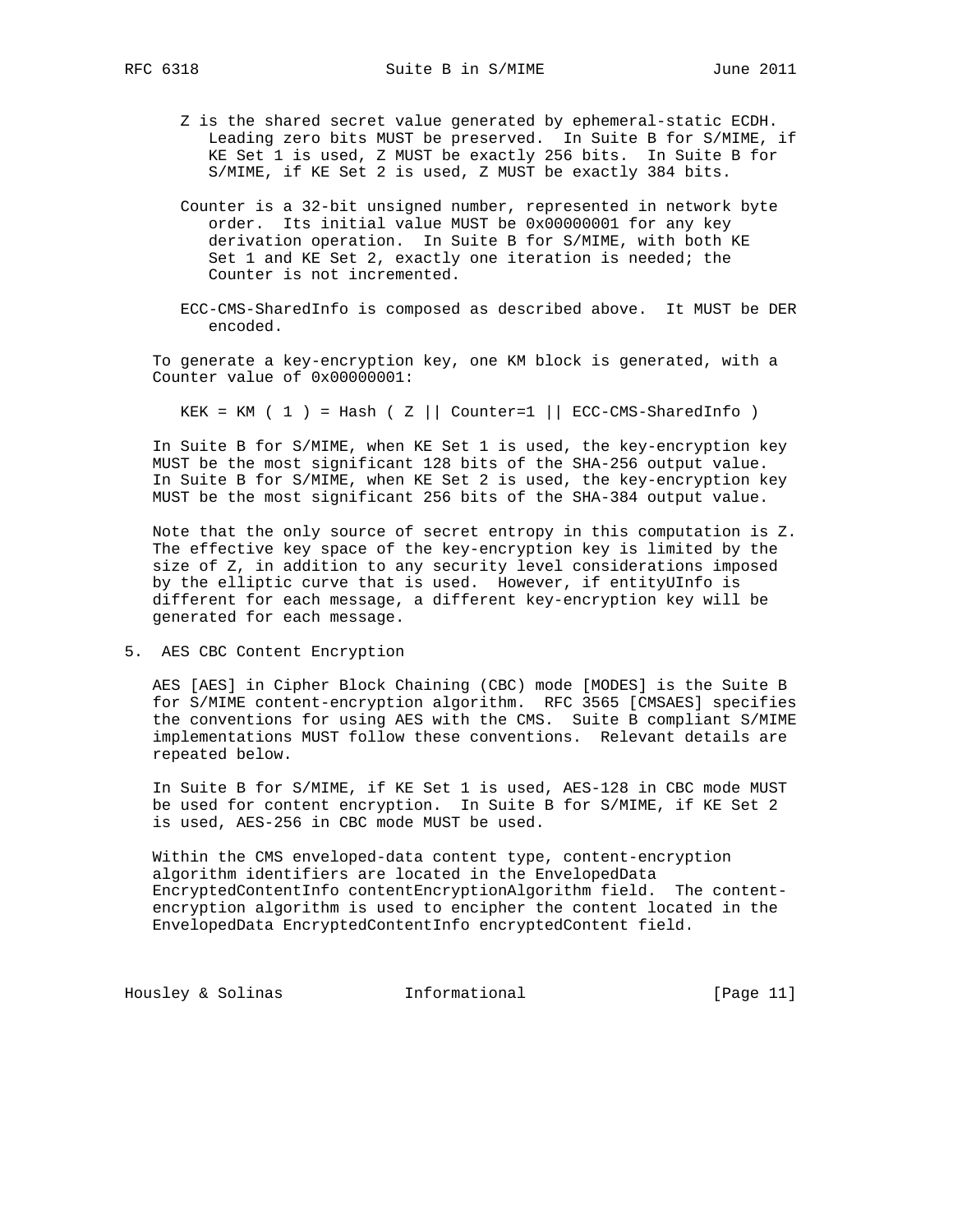The AES CBC content-encryption algorithm is described in [AES] and [MODES]. The algorithm identifier for AES-128 in CBC mode is:

 $id-aes128-CBC$  OBJECT IDENTIFIER  $::=$  { joint-iso-itu-t(2) country(16) us(840) organization(1) gov(101) csor(3) nistAlgorithm(4) aes(1) 2 }

The algorithm identifier for AES-256 in CBC mode is:

 id-aes256-CBC OBJECT IDENTIFIER ::= { joint-iso-itu-t(2) country(16) us(840) organization(1) gov(101) csor(3) nistAlgorithm(4) aes(1) 42 }

 The AlgorithmIdentifier parameters field MUST be present, and the parameters field must contain AES-IV:

 $AES-IV ::= OCTET STRING (SIZE(16))$ 

 The 16-octet initialization vector is generated at random by the originator. See [RANDOM] for guidance on generation of random values.

6. Security Considerations

 This document specifies the conventions for using the NSA's Suite B algorithms in S/MIME. All of the algorithms and algorithm identifiers have been specified in previous documents.

 Two minimum levels of security may be achieved using this specification. Users must consider their risk environment to determine which level is appropriate for their own use.

See [RANDOM] for guidance on generation of random values.

 The security considerations in RFC 5652 [CMS] discuss the CMS as a method for digitally signing data and encrypting data.

 The security considerations in RFC 3370 [CMSALG] discuss cryptographic algorithm implementation concerns in the context of the CMS.

 The security considerations in RFC 5753 [CMSECC] discuss the use of elliptic curve cryptography (ECC) in the CMS.

 The security considerations in RFC 3565 [CMSAES] discuss the use of AES in the CMS.

Housley & Solinas Informational [Page 12]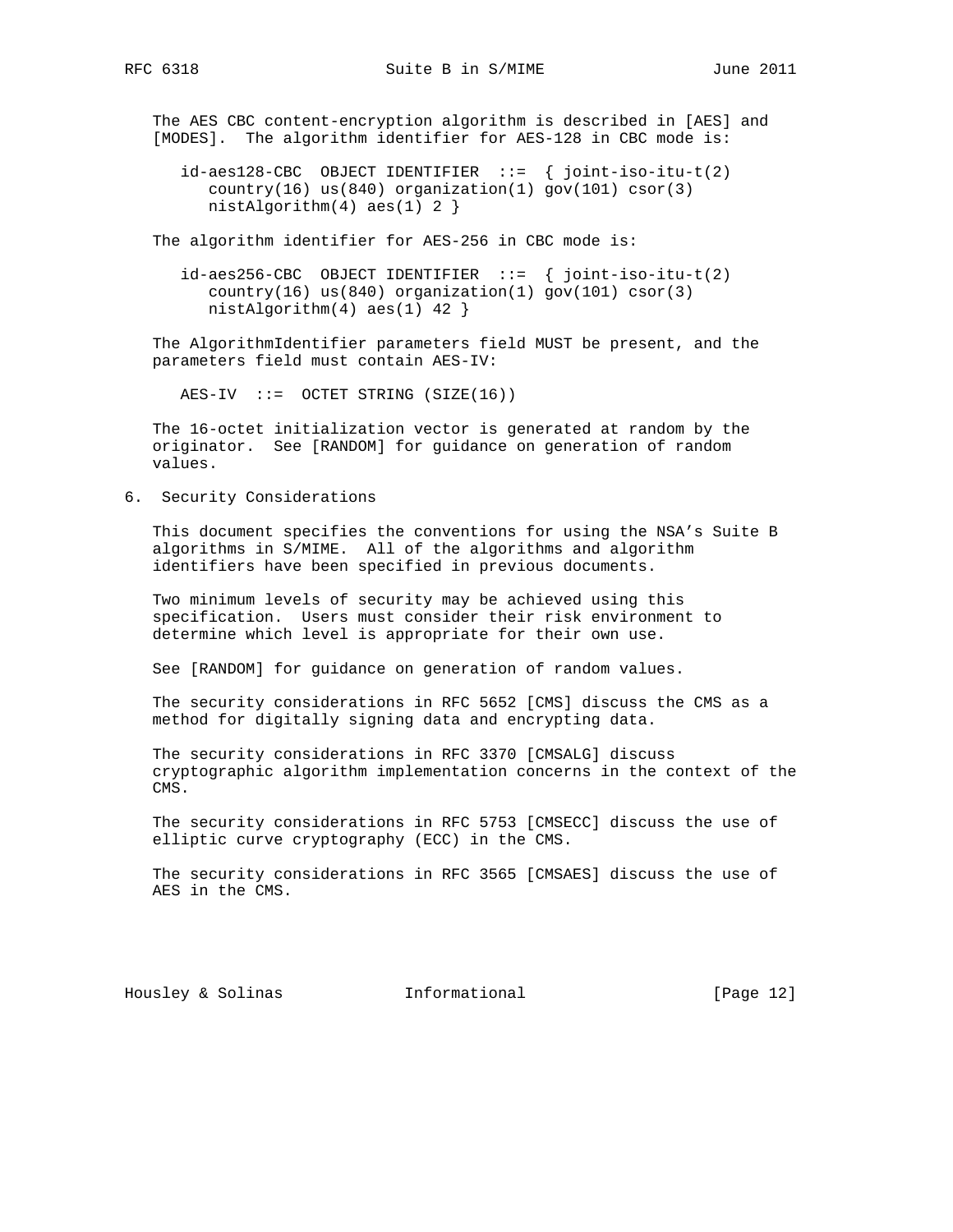# 7. References

- 7.1. Normative References
	- [AES] National Institute of Standards and Technology, "Advanced Encryption Standard (AES)", FIPS PUB 197, November 2001.
	- [AESWRAP] National Institute of Standards and Technology, "AES Key Wrap Specification", November 2001.
	- [DSS] National Institute of Standards and Technology, "Digital Signature Standard (DSS)", FIPS PUB 186-3, June 2009.
	- [CMS] Housley, R., "Cryptographic Message Syntax (CMS)", STD 70, RFC 5652, September 2009.
	- [CMSAES] Schaad, J., "Use of the Advanced Encryption Standard (AES) Encryption Algorithm in Cryptographic Message Syntax (CMS)", RFC 3565, July 2003.
	- [CMSALG] Housley, R., "Cryptographic Message Syntax (CMS) Algorithms", RFC 3370, August 2002.
	- [CMSDH] Rescorla, E., "Diffie-Hellman Key Agreement Method", RFC 2631, June 1999.
	- [CMSECC] Turner, S. and D. Brown, "Use of Elliptic Curve Cryptography (ECC) Algorithms in Cryptographic Message Syntax (CMS)", RFC 5753, January 2010.
	- [MODES] National Institute of Standards and Technology, "DES Modes of Operation", FIPS Pub 81, December 1980.
	- [MSG] Ramsdell, B. and S. Turner, "Secure/Multipurpose Internet Mail Extensions (S/MIME) Version 3.2 Message Specification", RFC 5751, January 2010.
	- [PKI-ALG] Turner, S., Brown, D., Yiu, K., Housley, R., and T. Polk, "Elliptic Curve Cryptography Subject Public Key Information", RFC 5480, March 2009.
	- [SEC1] Standards for Efficient Cryptography Group, "SEC 1: Elliptic Curve Cryptography", September 2000. <http://www.secg.org/collateral/sec1\_final.pdf>.
	- [SH] Schaad, J. and R. Housley, "Advanced Encryption Standard (AES) Key Wrap Algorithm", RFC 3394, September 2002.

| [Page 13]<br>Housley & Solinas |  |  | Informational |  |  |
|--------------------------------|--|--|---------------|--|--|
|--------------------------------|--|--|---------------|--|--|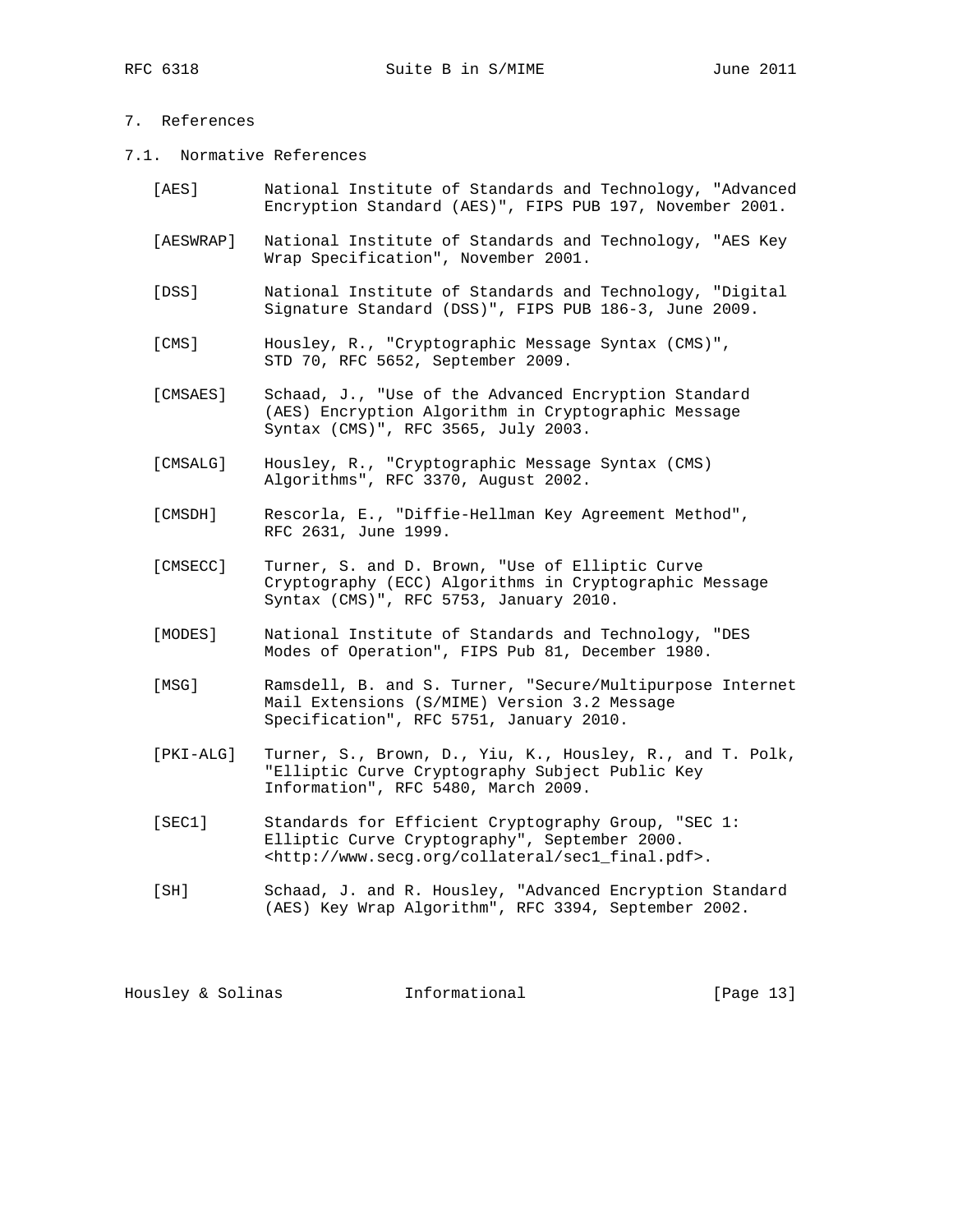- [SHA2] Turner, S., "Using SHA2 Algorithms with Cryptographic Message Syntax", RFC 5754, January 2010.
- [SHA2FIPS] National Institute of Standards and Technology, "Secure Hash Standard (SHS)", FIPS 180-3, October 2008.
- [STDWORDS] Bradner, S., "Key words for use in RFCs to Indicate Requirement Levels", BCP 14, RFC 2119, March 1997.
- [SUITEBCERT]

 Solinas, J. and L. Zieglar, "Suite B Certificate and Certificate Revocation List (CRL) Profile", RFC 5759, January 2010.

[SUITEBSMIME]

 Housley, R. and J. Solinas, "Suite B in Secure/Multipurpose Internet Mail Extensions (S/MIME)", RFC 5008, September 2007.

- [X.208-88] CCITT. Recommendation X.208: Specification of Abstract Syntax Notation One (ASN.1). 1988.
- [X.209-88] CCITT. Recommendation X.209: Specification of Basic Encoding Rules for Abstract Syntax Notation One (ASN.1). 1988.
- [X.509-88] CCITT. Recommendation X.509: The Directory Authentication Framework. 1988.
- 7.2. Informative References
	- [RANDOM] Eastlake 3rd, D., Schiller, J., and S. Crocker, "Randomness Requirements for Security", BCP 106, RFC 4086, June 2005.
	- [NSA] U.S. National Security Agency, "Fact Sheet NSA Suite B Cryptography", January 2009. <http://www.nsa.gov/ia/programs/suiteb\_cryptography>.